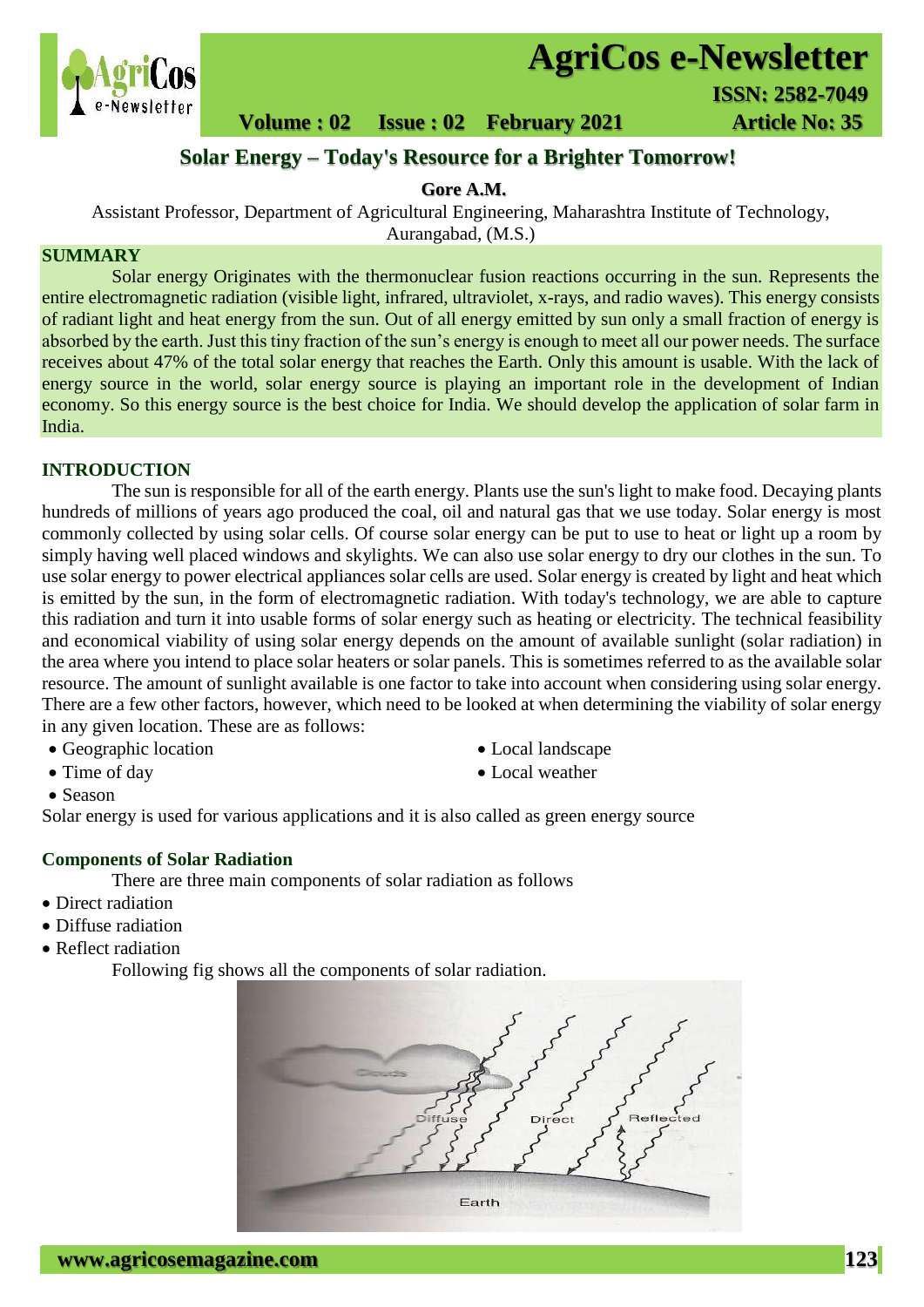#### **Why Solar Energy?**

The fossil fuels are nonrenewable sources so we cannot depend on them forever. So the only option we have is solar energy because it is a nonpolluting and silent source of electricity and also low maintenance and long lasting energy. Solar energy plays vital role if we consider for alternate energy sources.

#### **Application of Solar Energy**

Some of the major applications of solar energy as follows

#### **Solar Water Heating:**

A solar water heating unit comprises a blackened flat plate metal collector with an associated metal tubing facing the general direction of the sun.

#### **Solar Heating of Buildings:**

Solar energy can be used for space heating of buildings. Collecting the solar radiation by some element of the building itself i.e. solar energy is admitted directly into the building through large South-facing windows.

#### **Solar distillation:**

Solar distillation is the use of solar energy to evaporate water and collect its condensate within the same closed system.

#### **Solar-pumping:**

In solar pumping, the power generated by solar-energy is utilized for pumping water for irrigation purposes.

#### **Solar Drying of Agricultural and Animal Products**

Various types of solar dryers are used for agricultures crops drying, Food processing industries for dehydration of fruits and vegetables, Fish and meat drying.

#### **Solar Furnaces:**

In a Solar furnace, high temperature is obtained by concentrating the solar radiations onto a specimen using a number of heliostats (turn-able mirrors) arranged on a sloping surface.

#### **Solar Cooking:**

Solar cookers are passive solar devices. Sunlight is converted to heat energy which is retained for cooking.

#### **Solar Electric Power Generation:**

Photovoltaic systems convert sunlight directly into electricity, and are potentially one of the most useful of the renewable energy technologies

### **Solar Thermal Power Production:**

Solar thermal power production means the conversion of solar energy into electricity through thermal energy **Solar Green Houses:** 

Used for growing plants.



**Bright Sunny Day**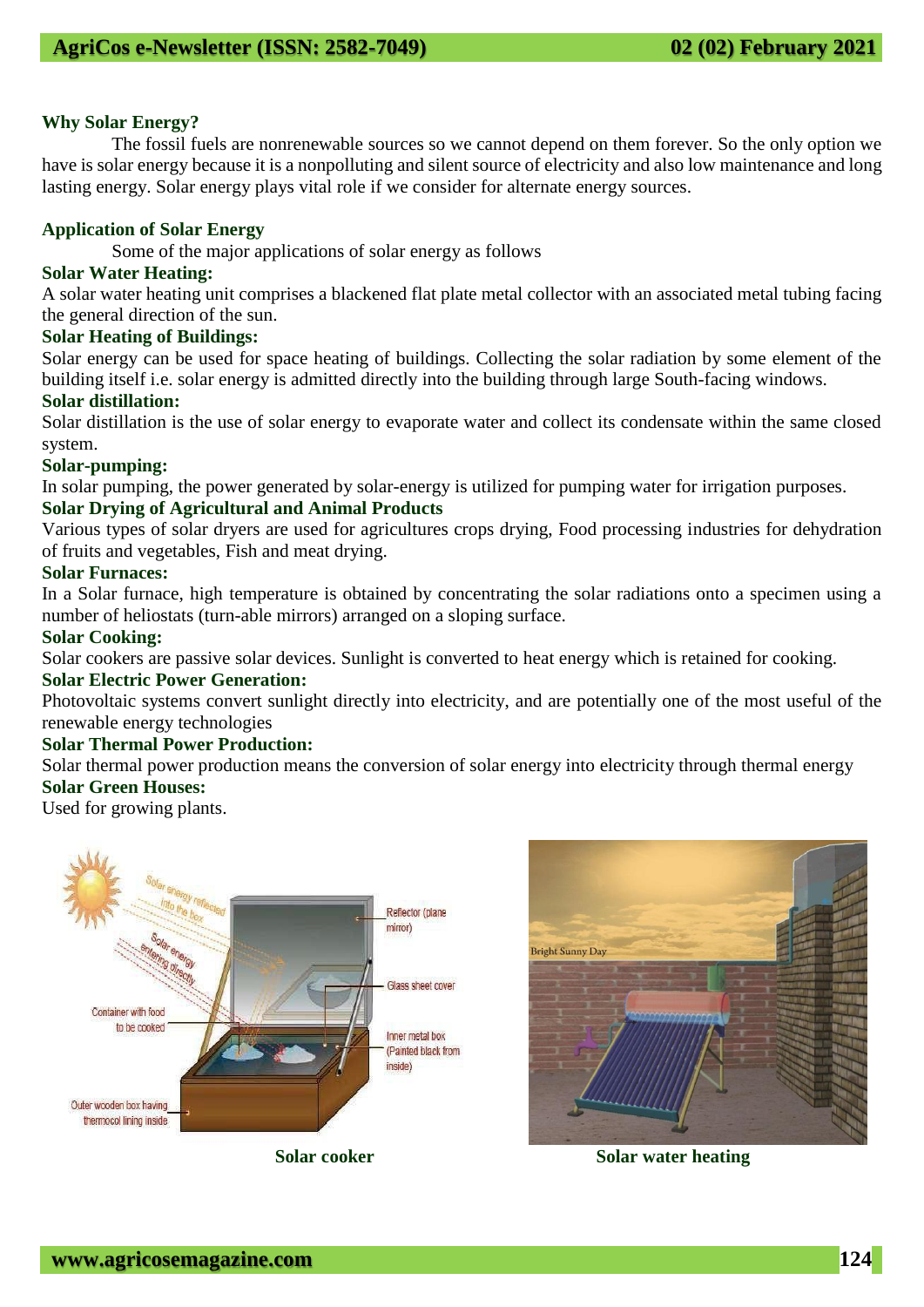# **AgriCos e-Newsletter (ISSN: 2582-7049) 02 (02) February 2021**



**Solar Photovoltaic system Solar Distillation** 



**Solar Irrigation Pump Solar Dryer** 



Solar stills can differ in size and shape. Using the sun's radiation, they effectively remove many impurities such as salts and microorganisms.





**Solar Farm for Electricity generation**